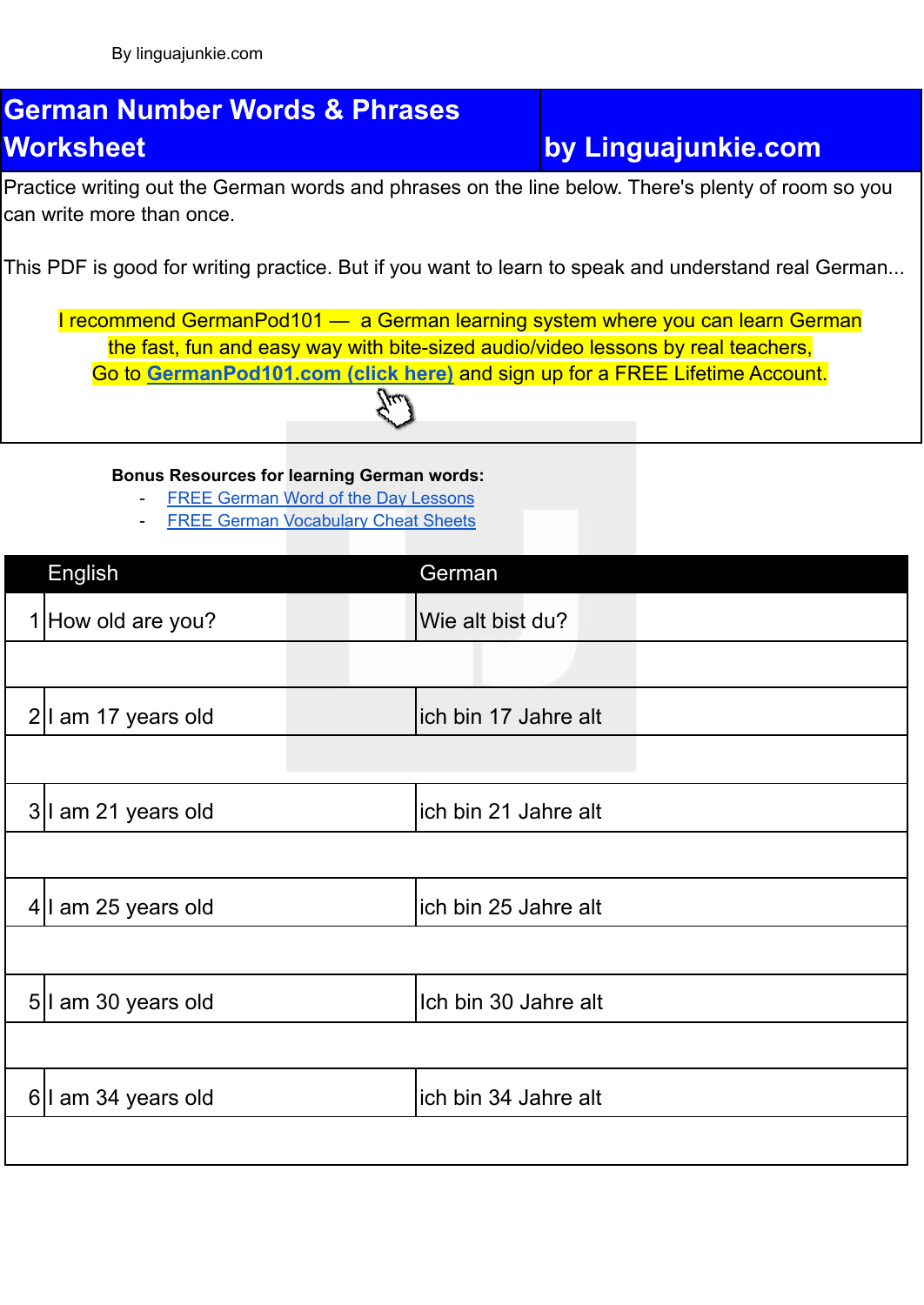|                               | Dy illiyuajulini <del>c</del> .com |                         |                                   |  |
|-------------------------------|------------------------------------|-------------------------|-----------------------------------|--|
|                               | 7  I am 35 years old               |                         | lich bin 35 Jahre alt             |  |
|                               |                                    |                         |                                   |  |
|                               | 8 I am 39 years old                |                         | Ich bin 39 Jahre alt              |  |
|                               |                                    |                         |                                   |  |
|                               | 9 What's your phone number?        |                         | Wie ist deine Telefonnummer?      |  |
|                               |                                    |                         |                                   |  |
|                               | 10 My phone number is              |                         | Meine Telefonnummer ist           |  |
|                               |                                    |                         |                                   |  |
|                               | 11  I live on the second floor.    |                         | Ich lebe im zweiten Stock.        |  |
|                               |                                    |                         |                                   |  |
|                               | 12  I live on the third floor.     |                         | Ich lebe in der dritten Etage.    |  |
|                               |                                    |                         |                                   |  |
|                               | 13 You live on the fourth floor.   |                         | Sie leben in der vierten Etage.   |  |
|                               |                                    |                         |                                   |  |
|                               | $14$ We live on the fifth floor.   |                         | Wir leben in der fünften Etage.   |  |
|                               |                                    |                         |                                   |  |
|                               | 15 Two plus two equals four        |                         | Zwei plus zwei ist gleich vier    |  |
|                               |                                    |                         |                                   |  |
|                               | 16 Four minus two equals two.      |                         | Vier minus zwei gleich zwei.      |  |
|                               |                                    |                         |                                   |  |
| 17 Two times two equals four. |                                    | Zwei mal zwei ist vier. |                                   |  |
|                               |                                    |                         |                                   |  |
|                               | 18 Four divided by two equals 2.   |                         | Vier geteilt durch zwei gleich 2. |  |
|                               |                                    |                         |                                   |  |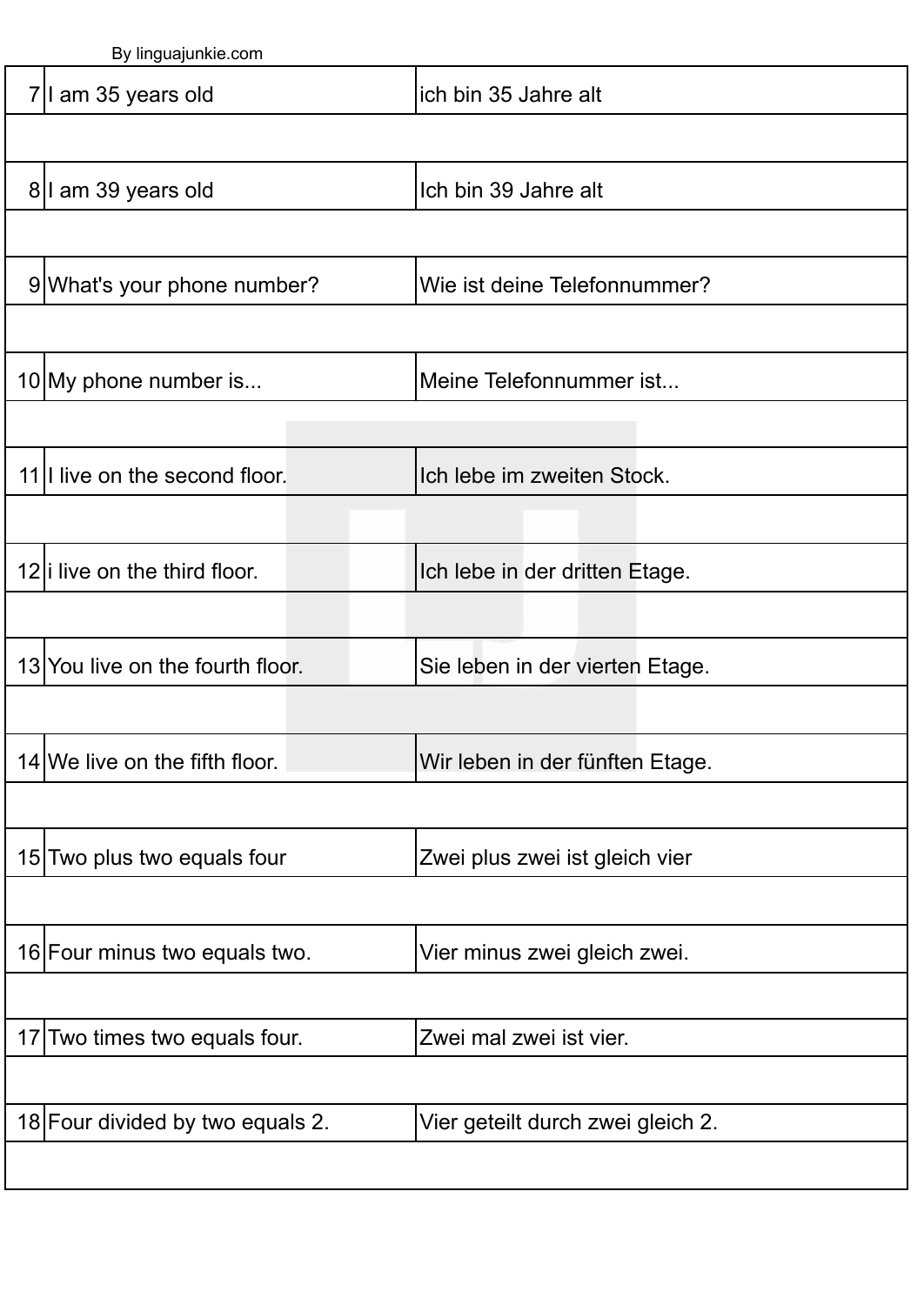By linguajunkie.com 19 What time is it? Wie spät ist es?  $20$  it's 5 o'clock.  $\qquad \qquad$  es ist 5 Uhr. 21 It's 10 o'clock. Es ist 10 Uhr. 22 It's 10:30. Es ist 10:30 Uhr. 23 It's 4:25. Es ist 04.25 Uhr. 24 How many apples do you have? Wie viele Äpfel hast du? 25 I have two apples. **If the set of the light vertex** lock and light habe zwei Äpfel.  $26$  I have five apples. In the line of loop line habe fünf Äpfel. 27 How much is this? Wieviel kostet das?  $28$  This is six dollars.  $\Box$  Dies ist sechs Dollar. 29 This is ten dollars. Das ist zehn Dollar. 30 one einer einer einer einer einer einer einer einer einer einer einer einer einer einer einer einer einer e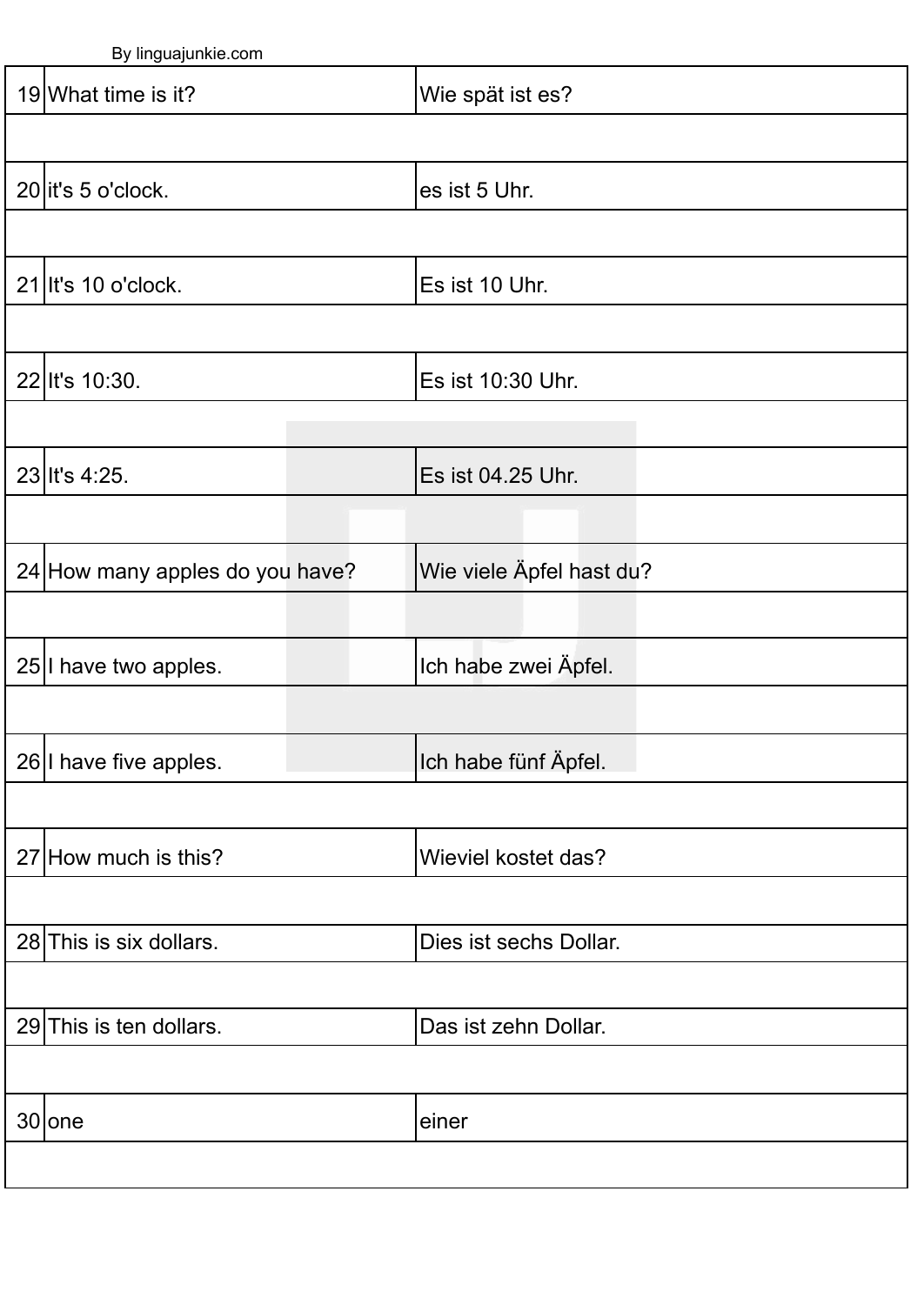| ╯<br><u>ັບ</u><br><u>ှ</u> |             |  |  |  |  |
|----------------------------|-------------|--|--|--|--|
| $31$ two                   | <b>zwei</b> |  |  |  |  |
|                            |             |  |  |  |  |
| $32$ three                 | drei        |  |  |  |  |
|                            |             |  |  |  |  |
| $33$ four                  | vier        |  |  |  |  |
|                            |             |  |  |  |  |
| $34$ five                  | fünf        |  |  |  |  |
|                            |             |  |  |  |  |
| $35$ $\vert$ six           | sechs       |  |  |  |  |
|                            |             |  |  |  |  |
| $36$  seven                | Sieben      |  |  |  |  |
|                            |             |  |  |  |  |
| $37$ eight                 | acht        |  |  |  |  |
|                            |             |  |  |  |  |
| $38$ nine                  | neun        |  |  |  |  |
|                            |             |  |  |  |  |
| $39$ ten                   | zehn        |  |  |  |  |
|                            |             |  |  |  |  |
| $40$ eleven                | elf         |  |  |  |  |
|                            |             |  |  |  |  |
| $41$ twelve                | zwölf       |  |  |  |  |
|                            |             |  |  |  |  |
| 42 thirteen                | dreizehn    |  |  |  |  |
|                            |             |  |  |  |  |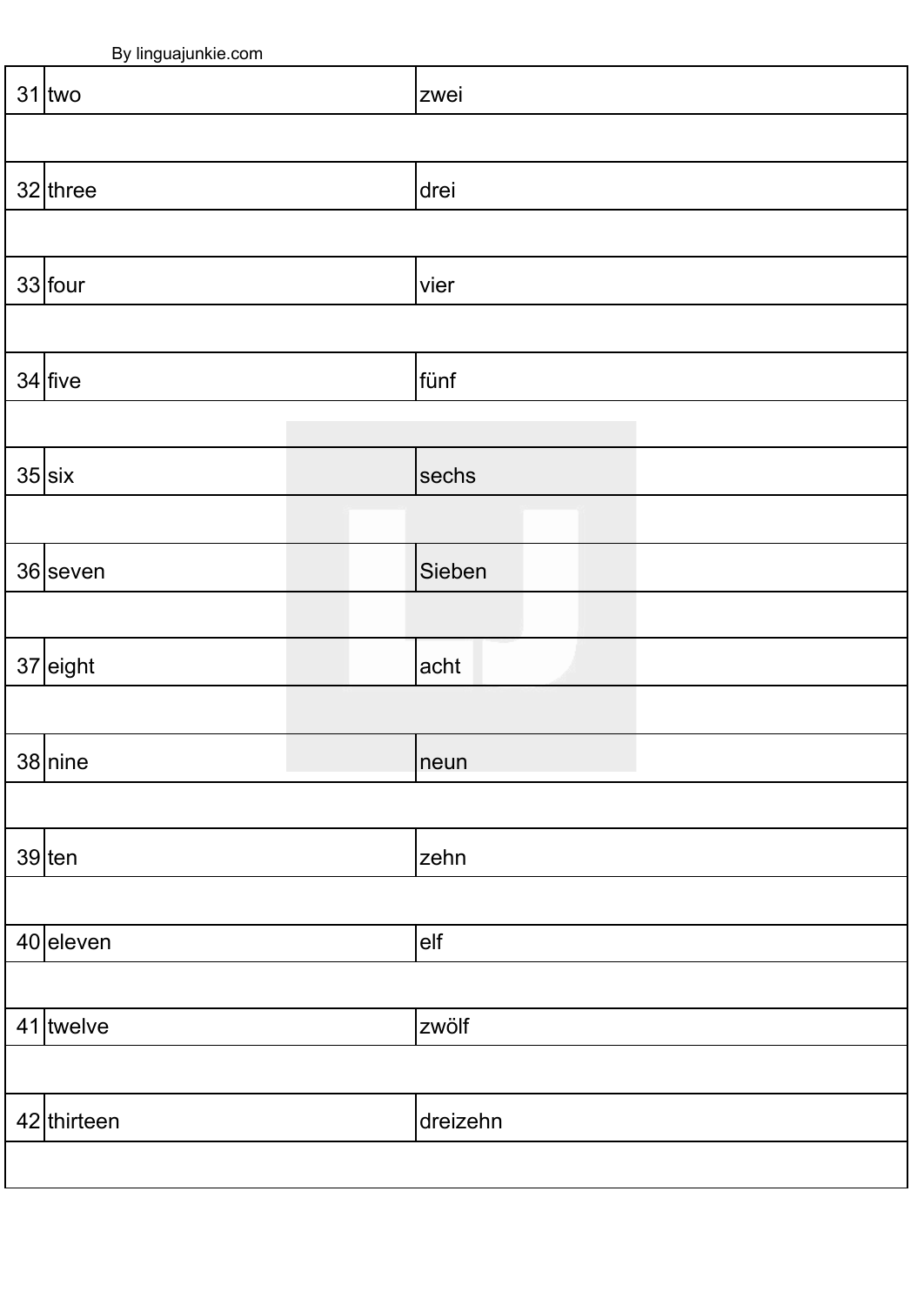| $-$ , $\cdots$ gaajan nooconn |           |  |
|-------------------------------|-----------|--|
| 43 fourteen                   | vierzehn  |  |
|                               |           |  |
| $44$ fifteen                  | fünfzehn  |  |
|                               |           |  |
| $45$  sixteen                 | Sechszehn |  |
|                               |           |  |
| 46 seventeen                  | siebzehn  |  |
|                               |           |  |
| $47$ eighteen                 | achtzehn  |  |
|                               |           |  |
| 48 nineteen                   | neunzehn  |  |
|                               |           |  |
| 49 twenty                     | zwanzig   |  |
|                               |           |  |
| 50 thirty                     | dreißig   |  |
|                               |           |  |
| $51$ fourty                   | fourty    |  |
|                               |           |  |
| $52$ fifty                    | fünfzig   |  |
|                               |           |  |
| $53$ sixty                    | sechzig   |  |
|                               |           |  |
| $54$ seventy                  | siebzig   |  |
|                               |           |  |